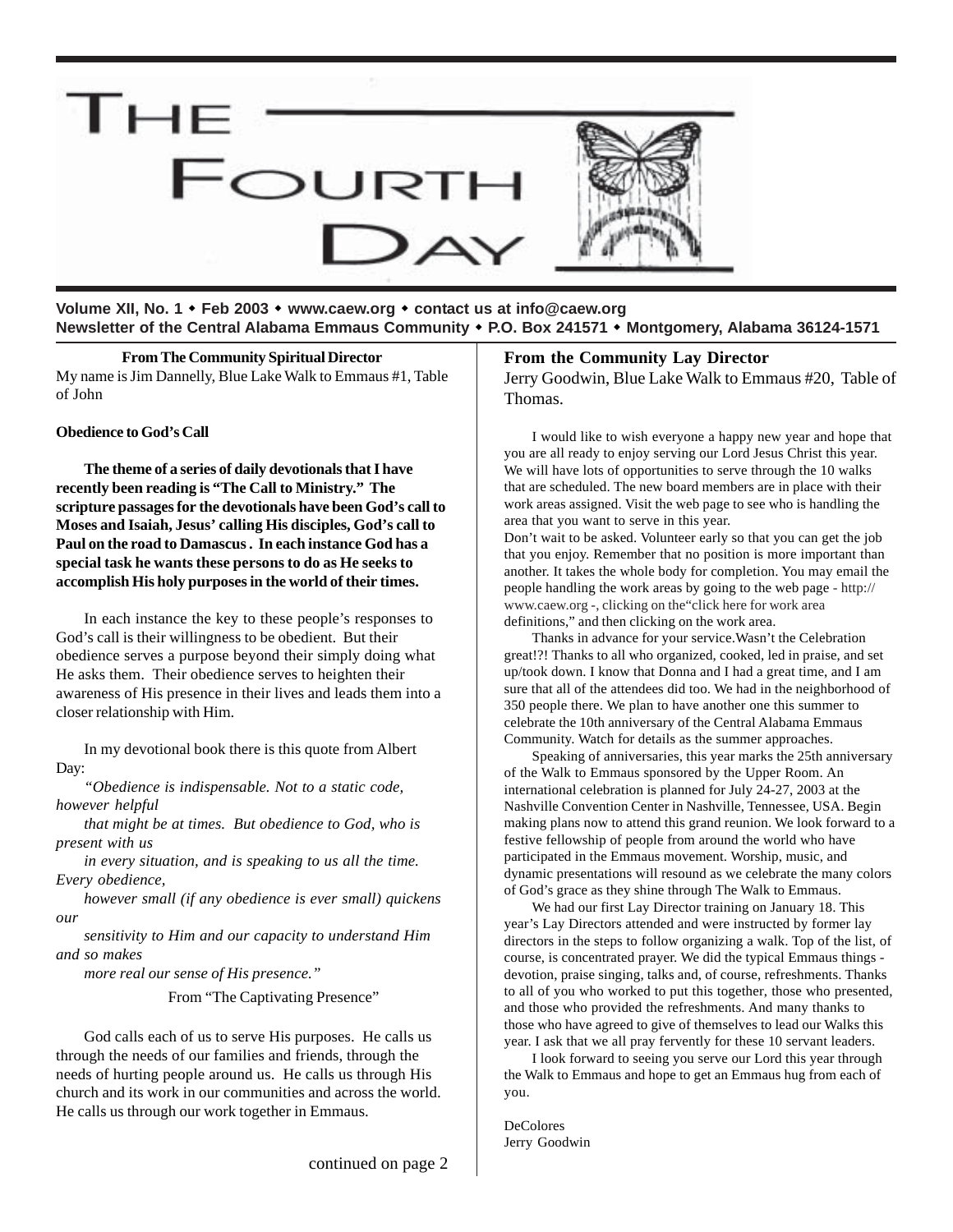## **Candidates for Walk #54**

| <b>Invited Pilgrims</b> | Church                                    | Sponsor               |
|-------------------------|-------------------------------------------|-----------------------|
| Matt Albritton          | Trinity UMC - Equality                    | Fred Cargill          |
| David Arnold            | Aldersgate UMC                            | Veda Johnson          |
| Shawn Becket            | Auburn UMC                                | Chris Hines           |
| Steven Bock             | Wesley Memorial UMC                       | Mike Pearson          |
| Don Conner              | Cornerstone UMC                           | Bruce Zartman         |
| Glenn Coburn            | St.Mark UMC                               | David Windham         |
| Chris Corson            | Wedowee 1st UMC                           | Sherrill Corson       |
| David Corson            | Wedowee 1st UMC                           | Elvis North           |
| Pat Cross               | Aldersgate UMC                            | Molly Cross           |
| Dub Deavor              | Church St. UMC - Selma                    | Kent Taylor           |
| David Dunbar            | Cornerstone UMC                           | Bruce Zartman         |
| Reggie Evans            | Frazer UMC                                | Dian Sims             |
| Michael Fondren         | Westwood Baptist                          | Tommy Ellis           |
| Hugh Fountain           | Park Memorial - Troy                      | Sherry Dye            |
| Eddie Gran              | Auburn UMC                                | Rosemary Gran         |
| Dan Guin                | Auburn UMC                                | Judy Guin             |
| Danny Harris            | Ocmulgee Baptist                          | Renee Harris          |
| Will Harris             |                                           | Greg Imhoff           |
| Scott Holley            | Auburn UMC                                | George Adams          |
| Richard Holston         | Frazer UMC                                | Charles Holston       |
| Vic Hunt                | HunterHills Church of Christ SamPalomaria |                       |
| Josh Jackson            | Lakeview Baptist                          | Wayne Hall            |
| Don Jones               | Northside Baptist - Selma                 | Norman Copeland       |
| Mike Kelley             | Montgomery 1st Baptist                    | Michelle Jackson      |
| Matt Knitter            | Wesley Memorial UMC                       | <b>Steve Clemmons</b> |
| Rick Lane               | Opelika First Methodist                   | J.S. Lock             |
| Joey Lathan             | Prattville 1st UMC                        | Sally Reschke         |
| Ted Morrow              | Happy Valley Baptist                      | Greg Shaver           |
| Stephen North           | Lineville Methodist                       | <b>Billy North</b>    |
| Barry Parker            | 1st Baptist                               | Todd Stewart          |
| Steve Sartain           | Auburn UMC                                | Chris Hines           |
| <b>Bruce Shelton</b>    | Wesley Memorial UMC                       | Mike Pearson          |
| Don Smith               | Westwood Baptist                          | Tommy Ellis           |
| KraigSmith              | 1st Baptist Church                        | David Smalley         |
| Guy Starr               | Maudrin 1st Baptist                       | <b>Buck Starr</b>     |
| Harold Taft             | Frazer UMC                                | Charles Holston       |
| Frank Talbot            | Park Memorial UMC                         | Betty Vance           |
| Mike Vickers            | Oxford 1st Baptist Church                 | Jerry Goodwin         |
|                         | Raymond Wainwright Niceville 1st UMC (FL) | Sam Wainwright        |
| Stan Webb               | Birmingham 1st UMC                        | Greg Taunton          |
| Andrew Wendland         | Church St. UMC - Selma                    | Lamar Frazer          |
| <b>Bill Whatley</b>     | Auburn UMC                                | David Smalley         |
|                         |                                           |                       |

#### *Dannelly*, continued from page 1

Our obedience to His call is essential to the fulfilling of His purposes of meeting needs, of proclaiming His word, of building His kingdom. But our obedience is essential to our personal awareness of Him, knowing His presence and the peace and joy that it brings, in an ever-deepening way.

I trust that each day you look and listen for God's call on your life and that you pray for faith to be obedient to His call. He will use your hands for the accomplishment of His work. You need to know His presence for the solace of your soul.

#### DeColores!





## **Central Alabama Emmaus Walk #54 Team Roster**

- **† Lay Director:** Jay Jacobs
- **† Spiritual Director:** Glen Pugh
- **† Assistant Spiritual Directors:** Milton Newton, Rick Patterson, Charles Cummings, Chette Williams
- **† Assistant Lay Directors:** Gary Cochron, Terry Brooks, Wayne Hall, Jim Snyder
- **† Table Leaders:** Guy Perry, Mike Forman, John Campbell, Joe Eakes, Dowe Aughtman, Rick Kuhn, Boddy Allen
- **† Assistant Table Leaders:** Chris Hines, Bob Hix, Brad Meadows, Sam Palomaria, Jack Mosely, Kent Taylor, David Smalley
- **† Music:** Tim Jackson, Tim Chambliss
- **† Board Rep:** Goose Tatum
- **† 72-Hour Prayer Vigil:** Jimmy & Kelly Aulner
- **† Agape Co-Chairs:** Chad & Sharon Wilbanks, Julie Ford
- **† Banners:** Barry & Peggy Pegram
- **† Book Covers:** Morning Glory Reunion Group
- **† Book Table:** Angie Jacobs, Betty McWhorter
- **† Candlelight:** Rob & Christine Wellbaum, Amy Kaak
- **† Food Preparation:** Allen McCord
- **† Food Service:** Doug & Betty French
- **† Greeters:** Karla Hines
- **† Housing & Registration:** Gwen Newton
- **† Logistics:** Chair Greg Langston, Tre Mills, Buck Starr
- **† Photography:** Doug Priester
- **† Refreshments:** Dorann Frazer
- **† Serenade:** Buddy & Brenda Englebert, Marian Woodman, Chrystal Strickland
- **† Servant's Pool:** Lamar Frazer
- **† Speaker Prayer Chapel:** Howard Porter, Hope Butler
- **† Sponsor's Hour:** John & Mary Hriber, Jane Patterson
- † **Worship/Closing:** June Lockhart, Patty Crowley

## **BOARD MEMBERS AND AREAS OF RESPONSIBILITY**

David Smalley (334-821-4437) Food Preparation

Jim Sasser (334-273-9442) Food Service Jerry Goodwin (334-857-3638) Logistics: Music JoAnn Waters (334-281-5697) Book Table Brenda Aughtman (334-704-0344) Candlelight Ron Baughman (334-358-0893) Worship; Banners; Closing Nan Cantrell (334-756-7288) Agape Deborah McCord (334-821-1301) Refreshments Michael Beale (334-262-2748) Photography John Sherrer (334-872-9792) Serenade; Sponsor's Hour Sue Utsey (334-875-3523) Housing & Registration Lamar Frazer (334-874-4705) Servant's Pool Glenn Pugh (334-288-5376) Greeters Jerry Keel (334-272-7763) 72 Hour Prayer Vigil Wayne Hall (334-741-1020) Speaker's Prayer Chapel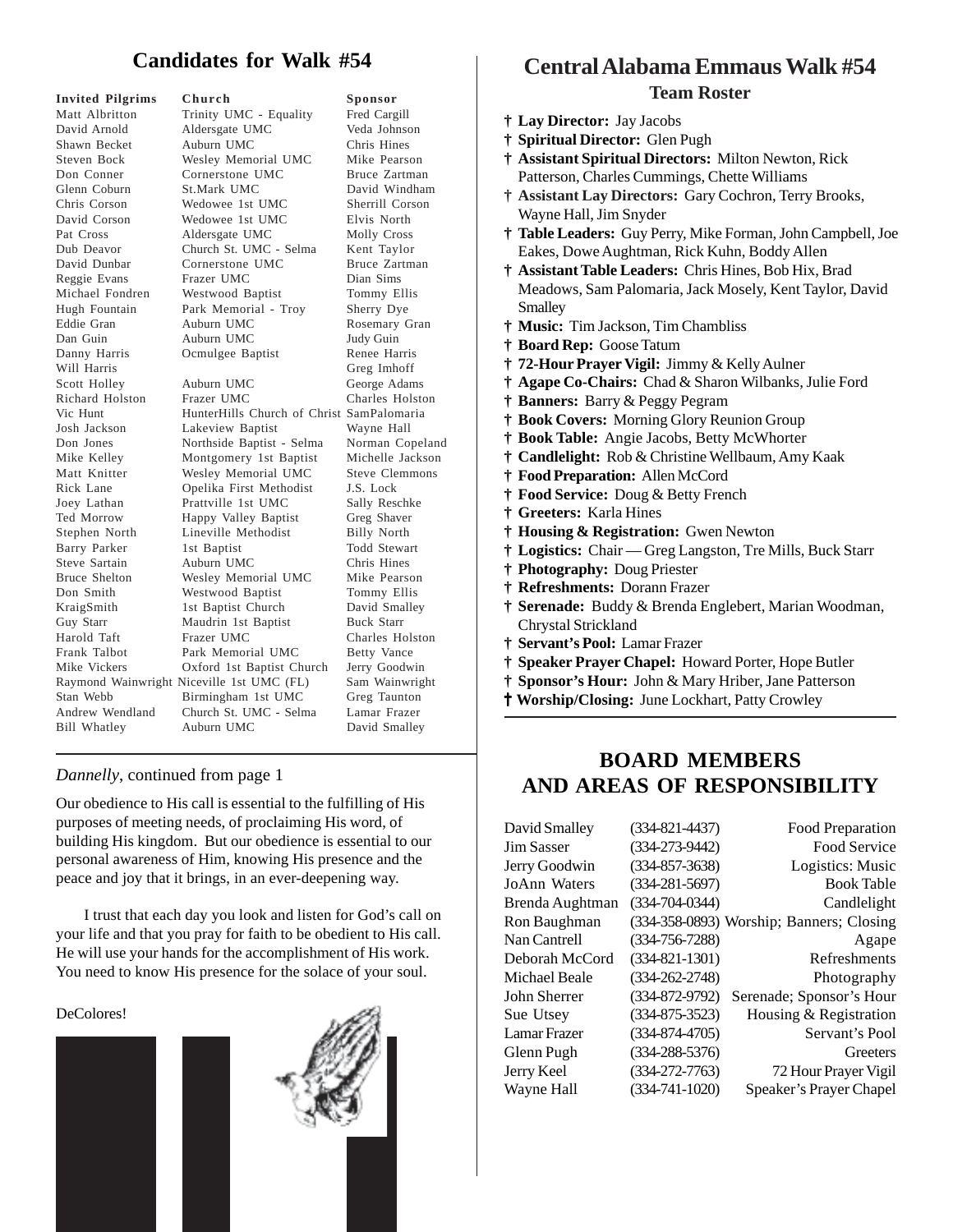#### BUBBA SAYS:

What is this I hear about a "short list"for Pilgrims? Signed, Anxious Sponsor

Dear A.S. During 2002, the Board passed a motion that is in addition to the regular Pilgrim list that contacts Pilgrims in the order of the application received date, there is a method to fill the openings that occur in the final two weeks before a Walk.

1. The sponsor can request a position for their Pilgrim on the short list, but they are agreeing that their Pilgrim WILL attend and they will be ready- even up to one day before the Walk.

There are always a few spaces that come open in the final days before a Walk, so we encourage you to use this means to enable your Pilgrim to attend a Walk much sooner than using the regular waiting list order, and they will keep their place on the regular waiting list if they are not able to attend the Walk due to lack of space.

2. BUT, if for some reason your Pilgrim fails to accept when called on the short list, you might be jeopardizing your ability to participate in this program in the future, in this particular manner.

At this time, the waiting list is quite long, but it's a wonderful problem to have and you need to keep sponsoring! This is a way to speed up the process, but ONLY if you can both be ready on a days notice.

Contact the Registrars for more information. Men: Jerry Keel Ladies: Keith Himes

### *PRAYER REQUESTS*

...for Patty Connell diagnosed with cancer. She is a friend of Donna Goodwin's (BL19)

...for Don Johnson, a job opportunity. He is the son of Walt Johnson (CA11)

...for Nan Cantrell (CA19) and her family on the loss of her grandmother

...for Marvin Killingsworth, husband of Mary Bruce, who has been diagnosed with a heart condition

...for Brent Camp who was involved in an accident. He is the uncle of Michelle Jackson

...for Joy Green(CA 27); Cissy Yarbrought (CA27) and Lee Ann Odom on the loss of their father.

Joy is the wife of Kincey Green (CA 3).

...for Joe Dickenson (CA52) and his wife, Dot (CA43), as he recovers from surgery

#### *PRAISES*

....for Kendel Lee, born December 28, 2002 to Lee (CA28) and Genie (CA39 )Frazer.

### *Upcoming Team Meetings:*

*Ladies' Walk #55 March15 @ Aldersgate UMC 8:30 a.m (Breakfast will be served March 8, only)*



# **CLUSTER INFORMATION**

#### *Auburn Emmaus Cluster*

Contact Sheila Mansfield (334) 887- 7400. Follow up meetings are Thursday night following each Walk at 6 p.m. for a covered dish supper at Auburn UMC in the Epworth Center.

#### *Chilton County Emmaus Cluster*

Contact Bob Taylor. The Cluster meets the first Tuesday of the month following each Walk.

#### *Millbrook Miracles Emmaus Cluster*

Contact Ricky and Elaine Messick (334) 365-9100. Meet the fourth Sunday of each month at noon at Millbrook First UMC. Lunch is provided -- free will offering.

#### *Montgomery DeColores Emmaus Cluster*

Contact George Mingledorff (334) 277-2039; e-mail gmingled@bellsouth.net or Jim Snyder (334) 272-3548; e-mail: taraln2@aol.com. A covered dish gathering and follow-up will be held on Tuesday nights following each walk at 6:30 p.m. in the Activity Room at Frazer Memorial UMC. Please mark your calendars NOW for April 23; May 28; September 3; October 1; October 29 and November 26. Call for Reunion Group information or visit our website: www.EmmausMontgomeryAL.com

#### *Phenix City Emmaus Cluster*

Contact Mike McKnight at (334) 298-3186. Meetings are every 2nd Tuesday at 7 p.m. at Epwarth UMC in Phenix City.

#### *Prattville Walkers Emmaus Cluster*

Contact Reverend Gail Baughman (334) 358-4893. Meetings are the first Tuesday of each month at 7 p.m. at First UMC in Prattville.

#### *Selma Emmaus Cluster*

Contact Veronita Chesmut (334) 872-9094. Gatherings and followups meet the first Tuesday of each month at 6:30 p.m. at Church Street UMC in the Fellowship Hall. Bring light refreshments.

#### *Valley Emmaus Cluster*

Contact Annette Elliott (334) 499-2439. Call Annette also for Reunion Group information. A covered dish supper is held each Wednesday night following a Walk at 5:30 p.m. at Langdale UMC.



JOHN 311b

### **CENTRAL ALABAMA CHRYSALIS COMMUNITY**

*Flights are held at Whitewater Methodist Camp on US Highway 82, just north of Prattville.*

Flight #32 Boys Mar 7 - 9 LD. Jerry Goodwin Flight #33 Girls June 13-15 LD. Patty Macready Flight #34 Boys July 11-13 LD. Steve Hartzog Flight #35 Girls Nov 2-9 LD. Shannon McBride